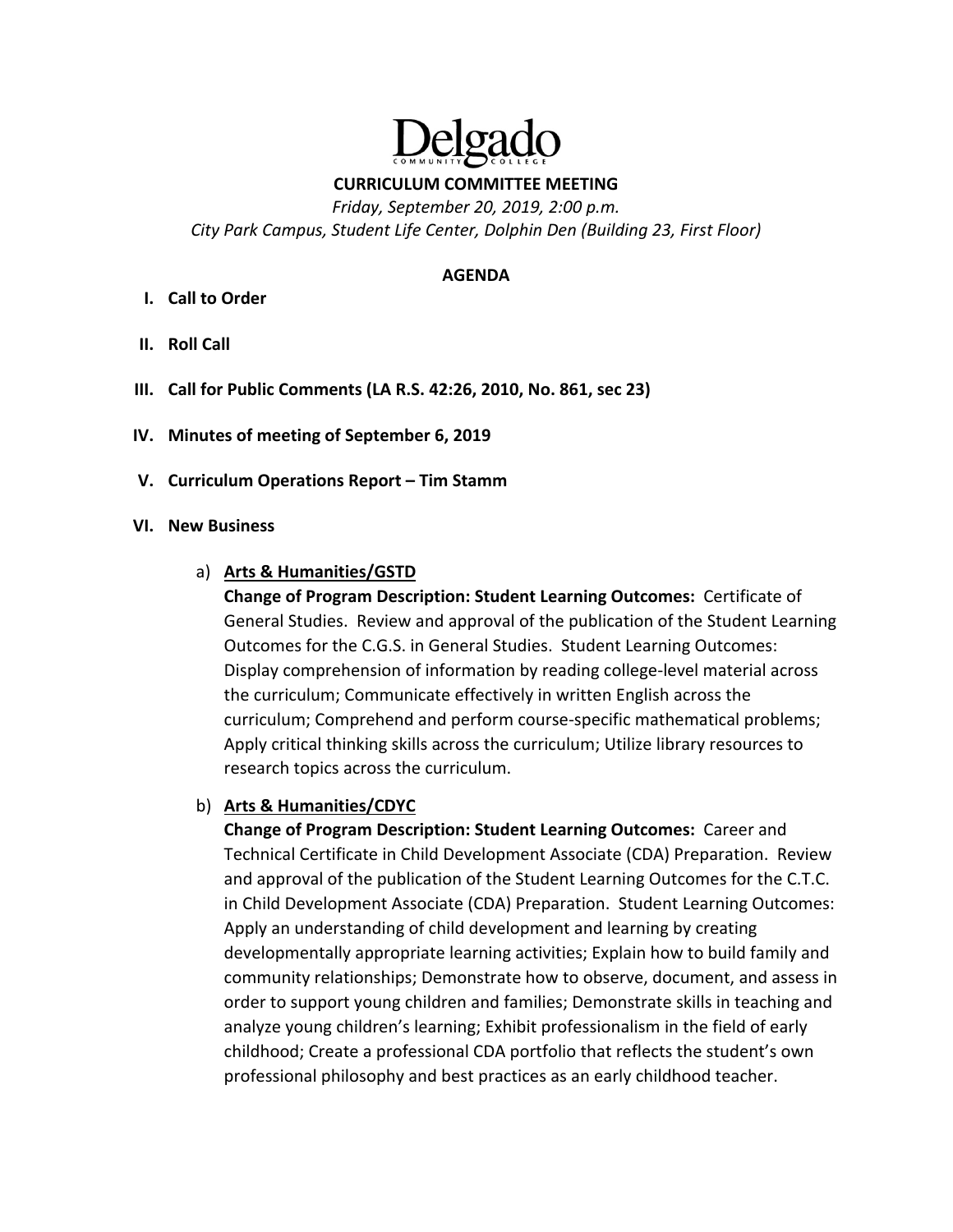# c) **Arts & Humanities/VISC/Digital Photography**

**Change of Program Description: Student Learning Outcomes: Certificate of** Technical Studies in Digital Photography. Review and approval of the publication of the Student Learning Outcomes for the C.T.S. in Digital Photography. Student Learning Outcomes: Market and advertise services to attract clients; Analyze and decide how to compose a subject; Use various photographic techniques and equipment; Capture subjects in commercial‐quality photographs; Enhance the subject's appearance with natural or artificial light; Maintain a digital portfolio, often a website, to demonstrate work.

# d) **Business & Technology/ACCT**

**Change of Program Description: Student Learning Outcomes: Associate of** Applied Science in Accounting. Revise the published Student Learning Outcomes for the A.A.S. in Accounting. Addition of two Student Learning Outcomes: Perform managerial accounting functions using proper format and procedures; Demonstrate proficiency in general business knowledge included economic theory, business law, ethics, and management. Note: the SLOs are being added to the existing five outcomes, which will remain in the program description.

## e) **Science & Mathematics**

Final Approval of Curriculum: Career and Technical Certificate in Water Distribution Operator.

## f) **Science & Mathematics**

Final Approval of Curriculum: Career and Technical Certificate in Water Production Operator.

g) **Science & Mathematics** 

**Final Approval of Curriculum: Career and Technical Certificate in Water** Treatment Operator.

## h) **Science & Mathematics**

**Final Approval of Curriculum:** Career and Technical Certificate in Wastewater Collection Operator.

# i) **Science & Mathematics**

**Final Approval of Curriculum:** Career and Technical Certificate in Wastewater Treatment Operator.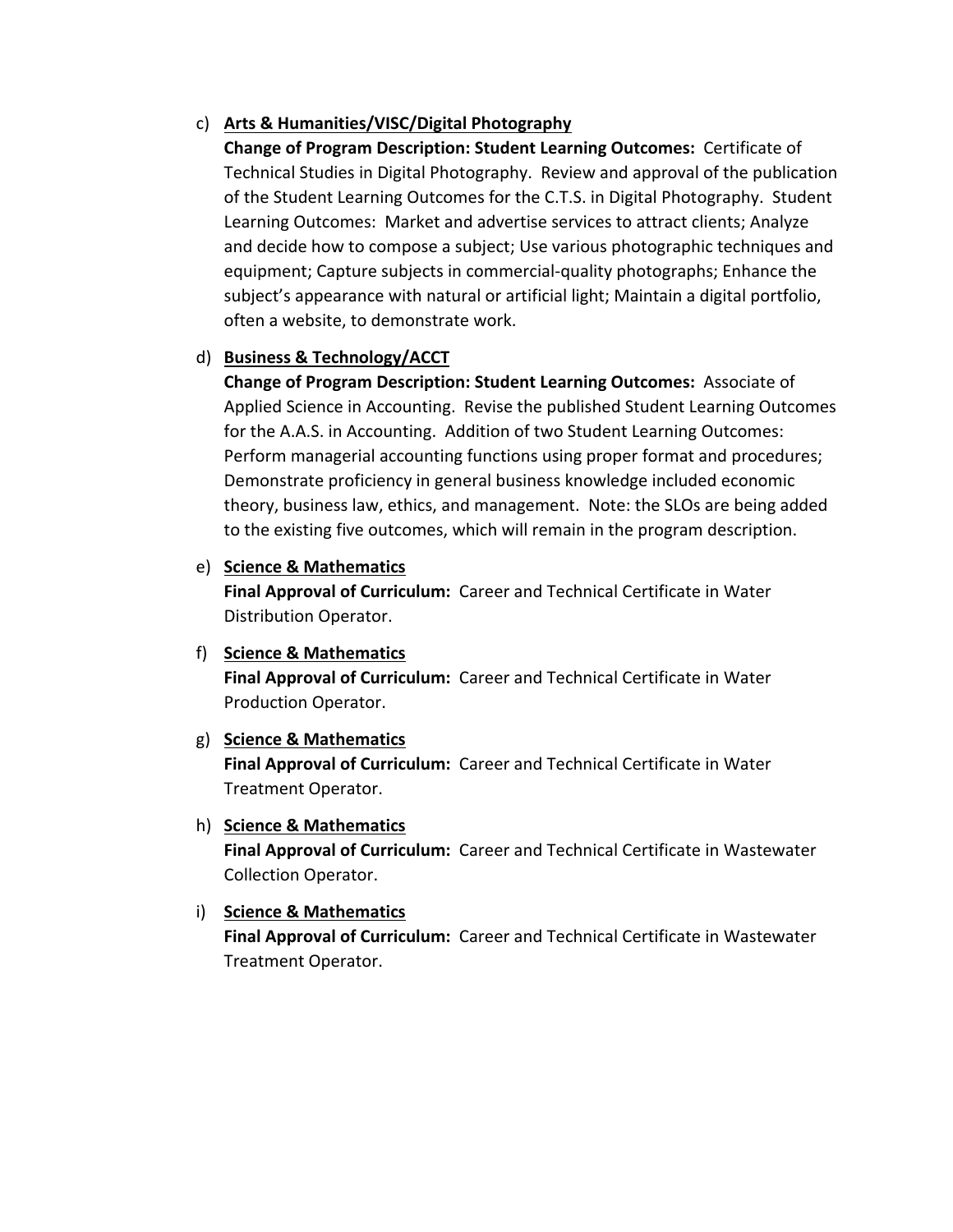# j) **General Education/Humanities/FREN/SPAN/CMST**

**SACSCOC Core Requirement 9.3 General Education:** Discussion of SACSCOC Board of Trustees interpretation statement regarding Core Requirement 9.3: General Education, and potential impacts for Delgado's list of courses that may be used to fulfil General Education Humanities Requirements. **[Review/Advisement and Discussion Only; no action required]**.

# **VII. Consent Agenda**

### a) **Arts & Humanities/CMST**

**Master Syllabus Revision:** Revision of the Master Syllabus for CMST‐130: Fundamentals of Communication.

### b) **Arts & Humanities/CMST**

**Master Syllabus Revision:** Revision of the Master Syllabus for CMST‐230: Public Speaking.

### c) **Arts & Humanities/CMST**

**Master Syllabus Revision:** Revision of the Master Syllabus for CMST‐231: Interpersonal Communication.

d) **Arts & Humanities/HUMA Master Syllabus Revision:** Revision of the Master Syllabus for HUMA‐211: Humanities I.

### e) **Arts & Humanities/HUMA**

**Master Syllabus Revision:** Revision of the Master Syllabus for HUMA‐212: Humanities II.

### f) **Arts & Humanities/THEA**

**Master Syllabus Revision:** Revision of the Master Syllabus for THEA‐110: Playwriting.

# g) **Arts & Humanities/THEA Master Syllabus Revision:** Revision of the Master Syllabus for THEA‐136: Voice for the Stage.

# h) **Arts & Humanities/THEA**

**Master Syllabus Revision:** Revision of the Master Syllabus for THEA‐207: Classical Theatre.